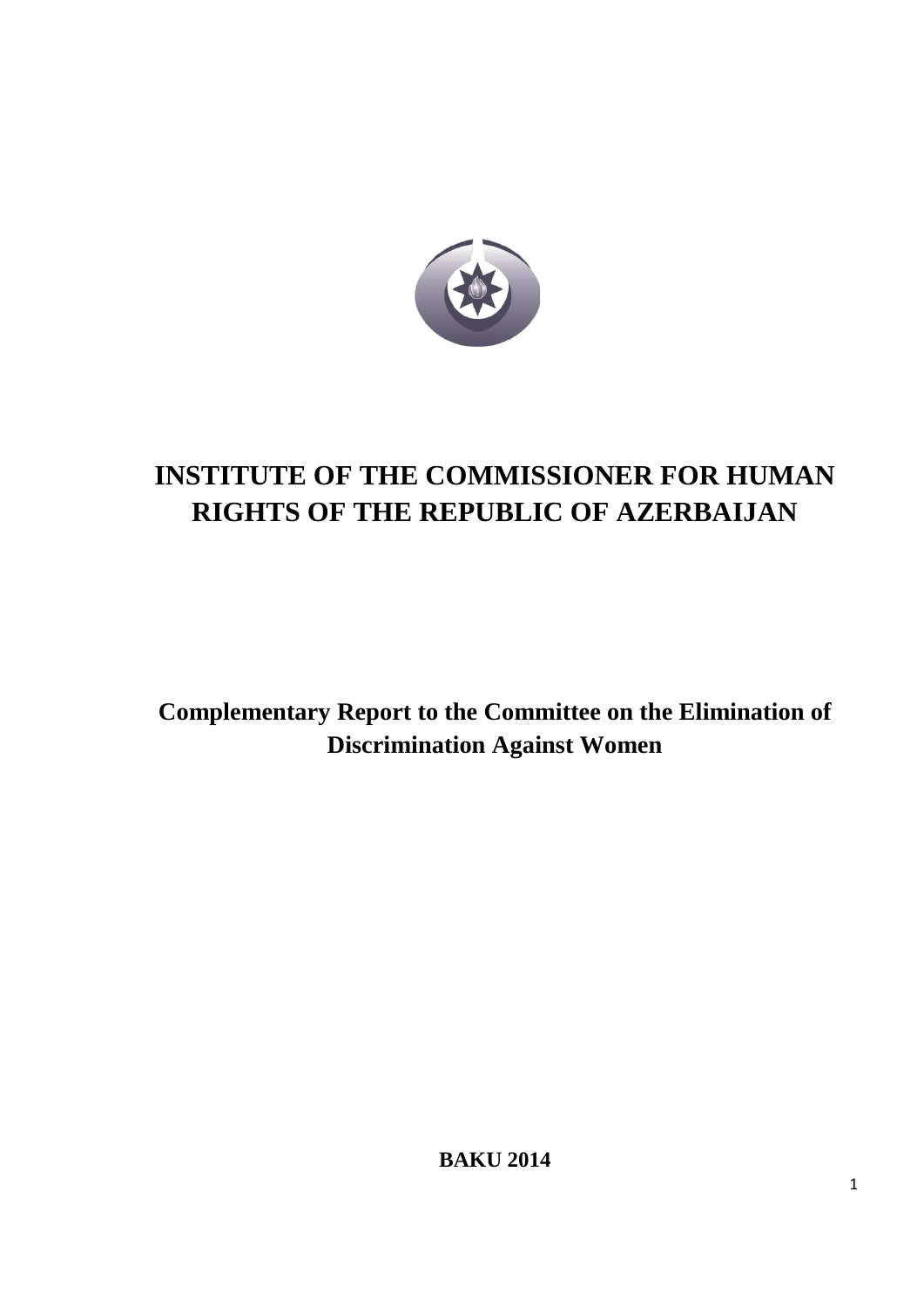#### **Introduction**

The Convention on the Elimination of All Forms of Discrimination against Women (the [CEDAW Convention\)](http://www2.ohchr.org/english/law/cedaw.htm) is a powerful instrument for articulating, advocating and monitoring women's human rights. The Institute of the Commissioner for Human Rights of the Republic of Azerbaijan have a very important role in making the Convention an instrument of women's empowerment, through advocacy and monitoring their government's implementation of the treaty.

Along with the government, the Commissioner prepared complementary reports on the implementation of the recommendations of the CEDAW Committee, CRC Committee as well as regarding to the Universal Periodic Review (UPR) and submitted them to the appropriate UN agencies. In this regard, the Commissioner plays an important role in assisting the Government in the implementation of the UN conventions, declarations, protocols and treaties.

The Complementary Report on the activity of the Commissioner for Human Rights (Ombudsman) to the fifth periodic report of the Republic of Azerbaijan on the Elimination of All Forms of Discrimination against Women (hereinafter the "present Report") was prepared in accordance with the issues and recommendations raised in the Concluding Comments of the Committee on the Elimination of All Forms of Discrimination Against Women (CEDAW) during the consideration of the fourth periodic report of the Republic of Azerbaijan (hereinafter the "previous Report") and covers the developments on elimination of discrimination against women and gender equality during the period 2008–2014.

The present Report has been prepared in a regular consultation with Civil Society Organizations (CSOs), Non Governmental Organizations (NGOs), our other partners and stakeholders.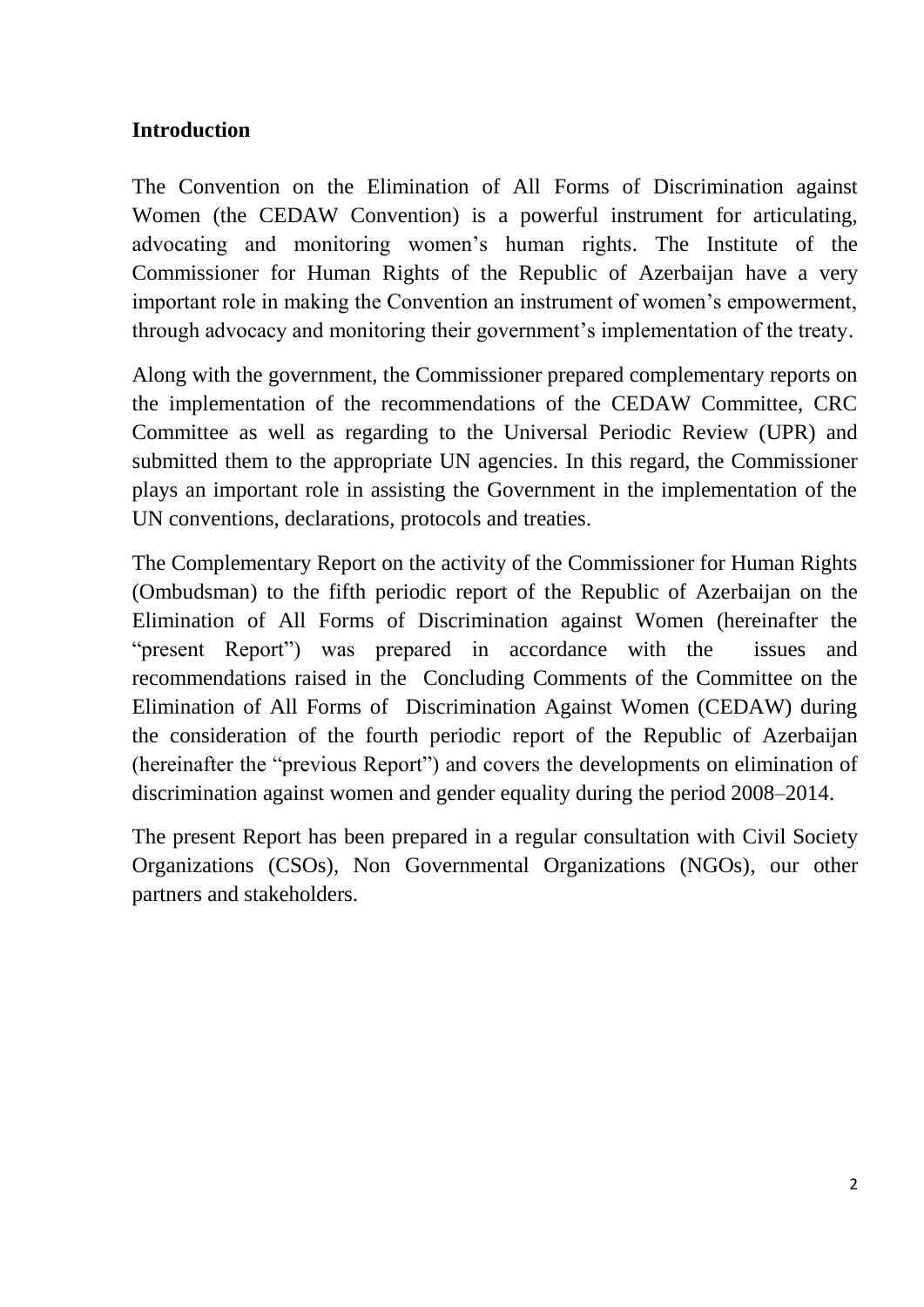## **Article 1 - Definition of "discrimination against women"**

As a National human rights institution provides trainings to law enforcement officials on how seriously they should treat cases of discrimination against women and the protection they should provide to the victims. With relevant Ministries and civil society organizations, the Commissioner works for establishment of refuge centres for the victims of domestic violence as well as the provision of possibility for victims to acquire a skill and profession to become financially self-sufficient and help victims to have access to justice. The Commissioner appointed focal points to proactively play a leading role in reforming the legal, institutional and policy frameworks, to better protect women from all forms of violence.

The Commissioner carries out the work on promotion of gender equality. In this regard the Commissioner pays special attention to the enlightenment activities among women of various regions, including settlements of ethnic minorities, IDPs and refugees. It is important to mention that the Institute implemented awareness raising activities in order to increase the participation of women in election as well as in decision-making process.

The Commissioner made her contribution to the development of the domestic Law. The Commissioner participated in the discussions on the Law on Domestic Violence lobbying at the country Parliament and submitted numerous recommendations on its improvement. As a result, the law was finally adopted in the year of 2010. The Commissioner prepared the proposals on developing the mechanisms for implementing the above-mentioned law as well as changes and amendments to the Criminal Code and Criminal Procedure Code.

# **Article 2-Core obligations of States Parties to eliminate discrimination against women**

The Commissioner for Human Rights (Ombudsman) carries out sufficient role in promoting and protecting international human rights norms at national level. This role has been highlighted by the United Nations treaty bodies, special procedures, and through the active participation of national human rights institutions, namely those accredited "A" status at the Human Rights Council sessions and its universal periodic review process.

The Constitution of Azerbaijan guarantees equality and rights for all citizens; Article 25 specifically prohibits any restriction of these rights on the grounds of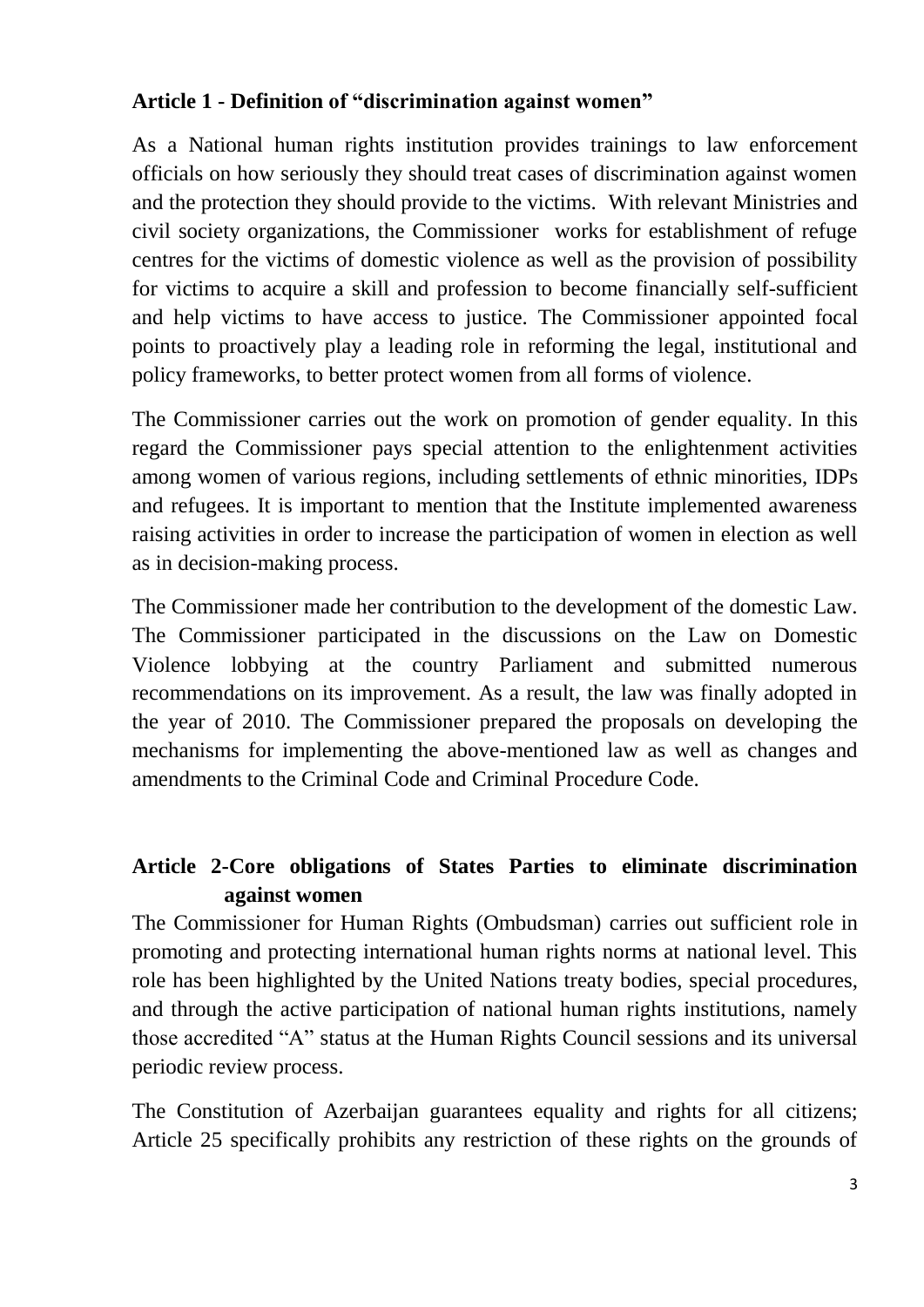gender. Principles contained in the Employment Code, the Penal Code and the Marriage and [Family Code](http://www.wikigender.org/index.php/Family_Code) all stem from the Constitution, thereby further sanctioning equal rights and freedoms for men and women. As legislation in Azerbaijan is prepared in accordance with international standards, this allows the courts and other competent bodies to make direct reference to Article 1 of the [Convention on the Elimination of All Forms of Discrimination against Women.](http://www.wikigender.org/index.php/CEDAW) Besides, in October 2006, the state approved the Law "On [Gender Equality"](http://www.wikigender.org/index.php/Gender_equality), which defines gender-based discrimination as any distinction, exclusion or restriction exercised on the basis of gender, including [sexual harassment.](http://www.wikigender.org/index.php/Sexual_Harassment) This law is aimed at ensuring gender equality in Azerbaijan and increasing women's status in the society.

It should be mentioned that in order to implement the Law "On Gender Equality" the special mechanisms are prepared by state bodies, the State Committee for Family, Women and Children Affairs as well as the Commissioner for Human Rights. In this regard, it is thought that one of the effective mechanisms can be the conduction of awareness-raising work among women and men living in remote areas, IDP and refugee settlements as well as at schools, facilities of higher education and workplaces. The Commissioner considers that these activities should raise women's participation in elections as well as in political, economical, social and cultural spheres. High attention should also be paid to the promotion of national and international legislation on women's rights as well as gender equality among the population. Moreover, establishment of numerous free legal consultations in regions of the country will be beneficial for reaching the aim of attaining gender equality. Furthermore, the activities on provision of reproductive rights of women should be continued and carried out through high quality services as well as educational trainings. All of these recommendations are presented to the state bodies in the annual reports of the Commissioner and sounded at the country Parliament Session.

At the same time, strengthening of the cooperation between the Commissioner, state bodies, NGOs and international organizations leads to improvement of existing mechanisms as well as preparation of new ones.

The Commissioner has appointed special advisor on women's rights and gender equality within the Institute. Under the guidance of the Special Advisor a working group consisting of Institute's staff members was conducted.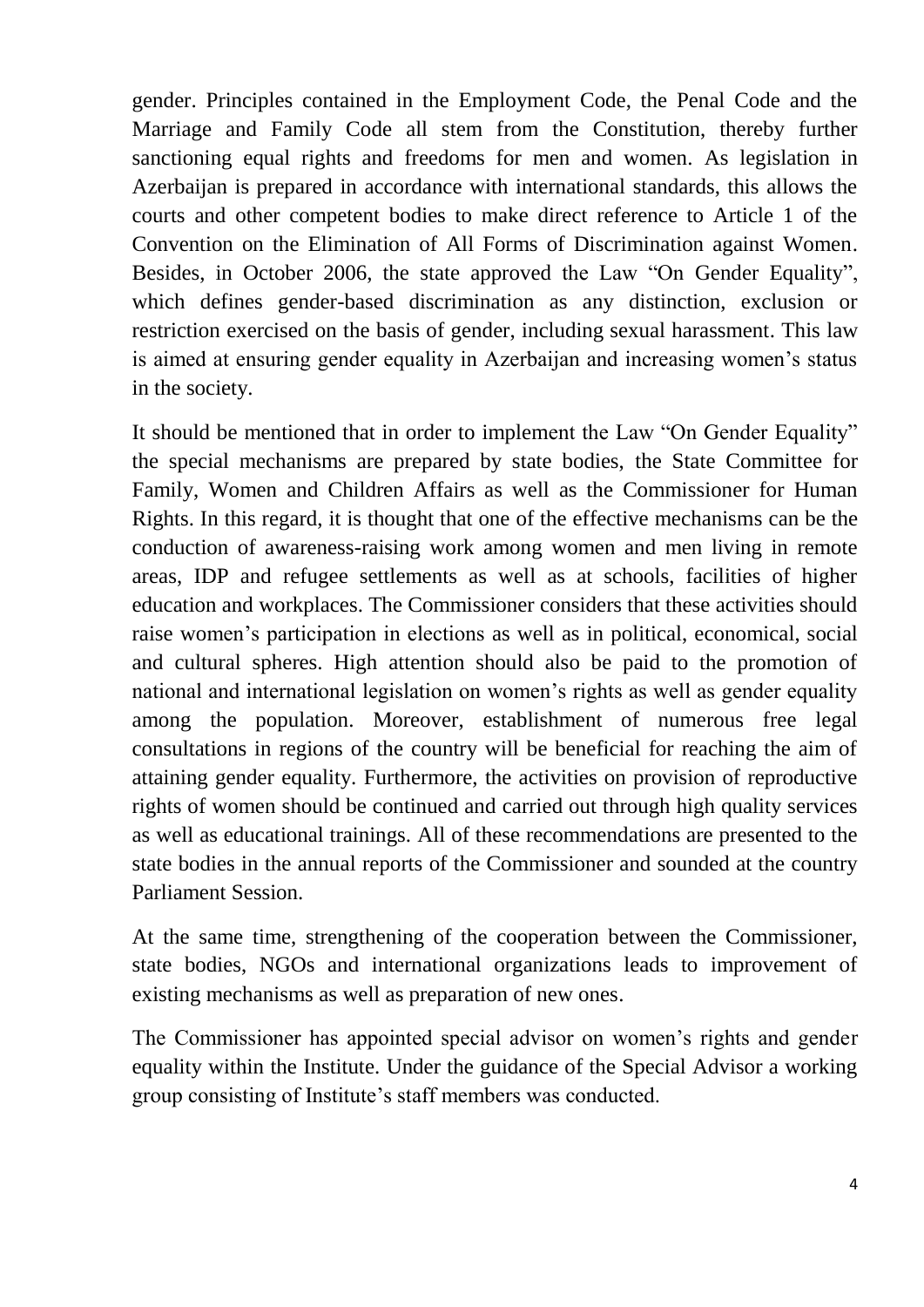Our working group focuses its activities in four areas:

- Women and governance: developing women's leadership capacity and equal participation with men;
- Women and economic development: developing women's capabilities to successfully operate small and medium sized businesses and to increase women's proportion of leading positions in public and private companies;
- Women and violence: ending domestic violence and other criminal assaults against women, as well as violence against women as an instrument of war;
- Women, peace and security: bolstering women's participation in peace negotiations, post-conflict reconstruction.

# **Article 3- Development and Advancement of women**

The Commissioner carries out the work on promotion of gender equality. In this regard the Commissioner pays special attention to the enlightenment activities among women of various regions, including settlements of IDPs and refugees. It is important to mention that the Institute implemented awareness raising activities in order to increase the participation of women in election as well as in decisionmaking process. The representation of women in the National Parliament has increased from 11% (13 deputies out of 125) in the 2005 elections to 16% in the last elections of 2010 (20 women out of 125 deputies).

In order to coordinate the work on the protection of women's' rights, upon the relevant instructions of the Commissioner it was appointed the counselor among the Institute's staff members.

The Commissioner proposed to create crisis centers for women victims of human trafficking or domestic violence, wandering around the streets and looking for shelter as well as to establish asylums for women deprived of permanent place of live as well as for those who were released from prisons.

The Commissioner paid attention to the situation of women facing domestic violence, being subjected to degrading treatment and suffering from severe psychological state.

The Commissioner and the Institute's staff members pay regular visits to women living in various country towns and districts, communities as well as those detained in the Penitentiary Service No.4 of the Ministry of Justice, conduct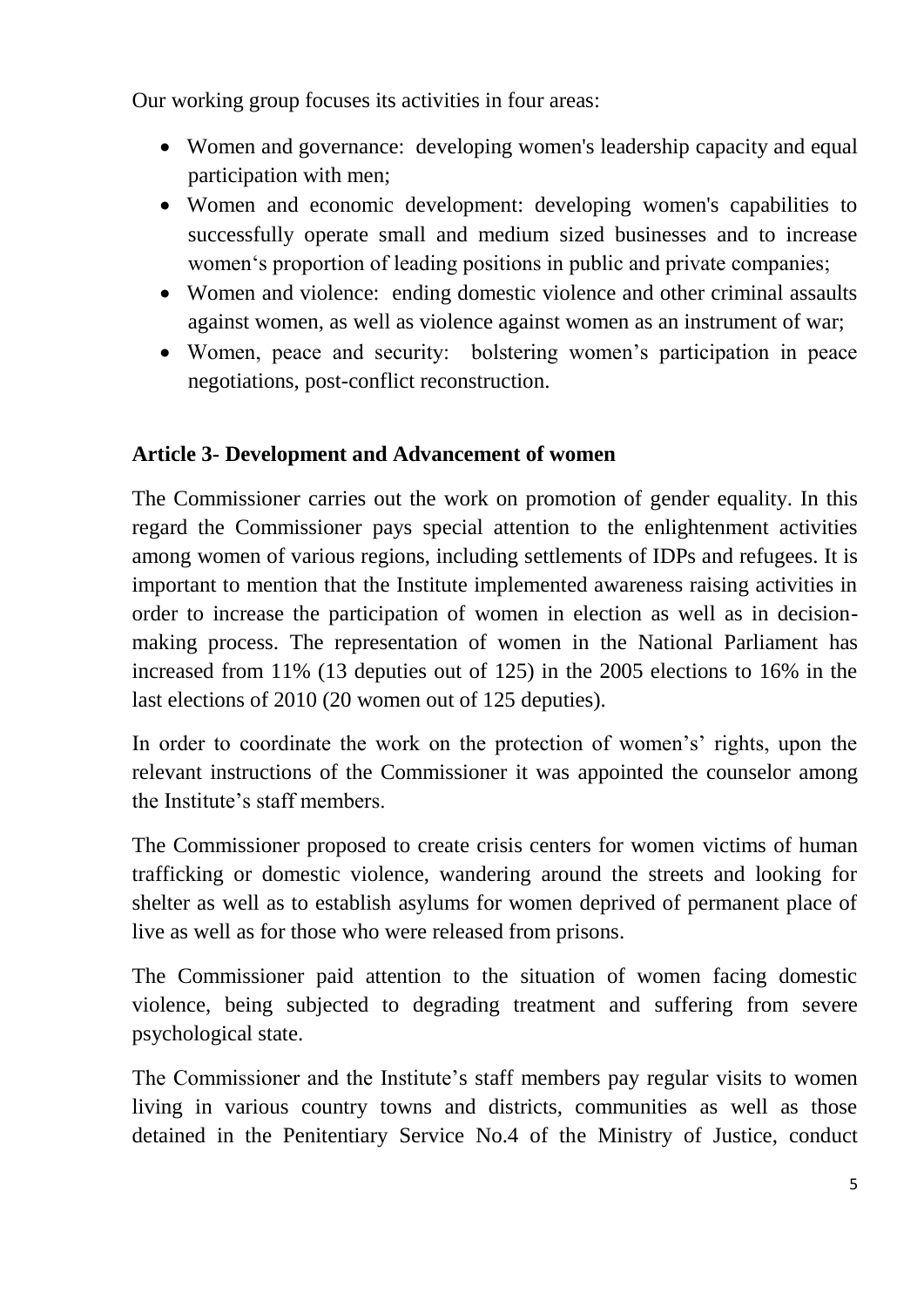awareness-raising activities among them, get acquainted with their problems and take measures on the restoration of their rights. Considering that mother and family health as well as the protection of right to health of mothers and babies are among national priority issues and included in the Millennium Development Goals the Commissioner attracted the attention of state bodies, non-governmental organizations, deputies, various UN agencies and mass media to these issues.

During meetings with women conducted within the frame of public hearings, their appeals on social and domestic problems were heard and educational work on such topics as increasing their political activity, effective use of the right to vote and to be elected, expressing personal will following the principles of imitativeness and voluntariness. Also, the efforts were made on the achieving sufficient influence of women's integration to the society and public life to the process of democratic development.

In order to effectively prevent the spread of infectious diseases the Commissioner addressed the appropriate bodies with the recommendations on the linking of the work of relevant structures, state agencies and NGOs, provision of free medical, psychological and legal aid, creation of hotline service and preparation of special programs on professional training of social employees.

The Commissioner investigates individual cases of violence against women, consult victims as well as address appropriate state agencies for finding solution for the problems. During investigations, the Commissioner reveals new statistical information that helps to define roots of the problem of violence in Azerbaijan and its various aspects. In the result such knowledge helps to find out the problems in the best way, discover necessary and effective solutions as well as provide relevant recommendations to the government on the issue.

#### **Article 4-Temporary Special measures**

The Commissioner facilitates the implementation of the recommendations on fulfillment of the Convention on the Elimination of Discrimination against Women. The Institute studies the situation on provision of females with equal rights, reveals main problems, submits appropriate proposals to the government and assists women in solution of their difficulties.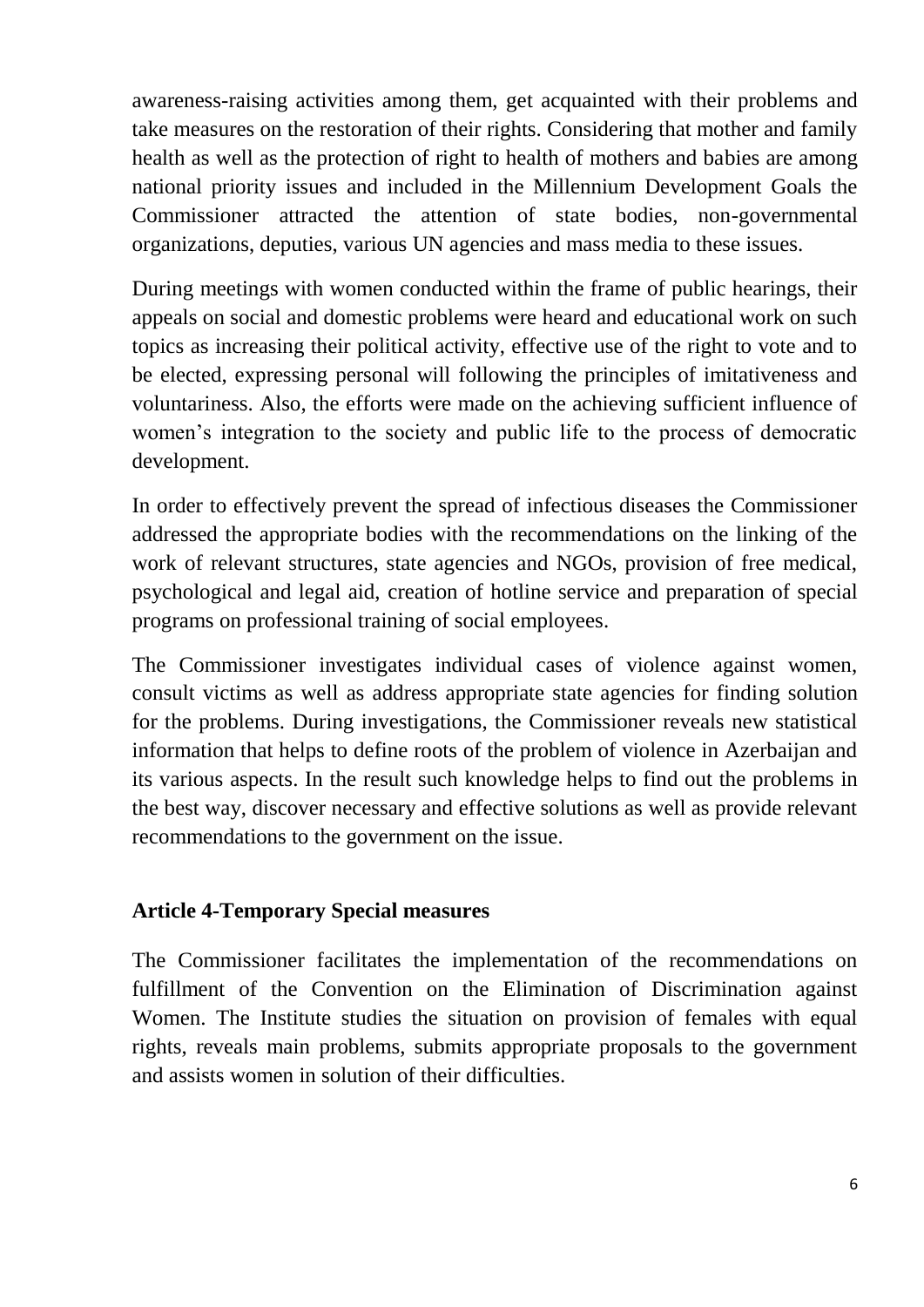#### **Article 5. Stereotypes and cultural practices and violence against women**

In all enlightenment activities one of the main goals of the Commissioner has been to change wrong stereotypes degrading women and preventing them from enjoying equal rights. This issue is raised not only in round-table discussions with NGOs and state agencies, but mainly during awareness-raising activities conducted among population.

According to the recommendations of the CEDAW Committee (paragraph 20 of Concluding Observations), the Commissioner has focused its awareness-raising and educational campaigns in all regions and districts in the Republic of Azerbaijan. Assessment of the current situation in community and measures to achieve gender equality, woman rights, woman education, issues of woman health and the position of women in governance and public life in general is under attention of Commissioner. Office of the Commissioner has appointed an advisor a consultant specializing in gender equality in the matter of woman rights protection, analysis of legislation, investigation of problems, survey, and international experience.

Moreover, the Commissioner has lectured students of Baku State University on the topic of "The concept of human rights", "Gender and equal opportunities", "International and national legislation on gender equality", "Cultural, Economic and social aspects of gender etc.

Furthermore, training courses are organized for trade union cadres and activists in the Academy of Labor and Social Relations. Representatives of relevant government agencies are giving information and necessary theoretical knowledge to participants on human rights, labour law, social welfare, legislation relating to trade unions, equality of rights between men and women, gender equality, women's rights in international documentation and national legislation. Co-workers of Ombudsman's Office are also invited to access these courses on a regular basis in front of the audience. It should be mentioned that there is a close cooperation between the aforesaid Academy and the Ombudsman's office.

#### **Article 6- Trafficking in women and exploitation of prostitution**

In accordance with the paragraph 24 of the CEDAW Committee concluding observations, the Commissioner has taken intense steps regarding better implementation of the anti-trafficking legislation.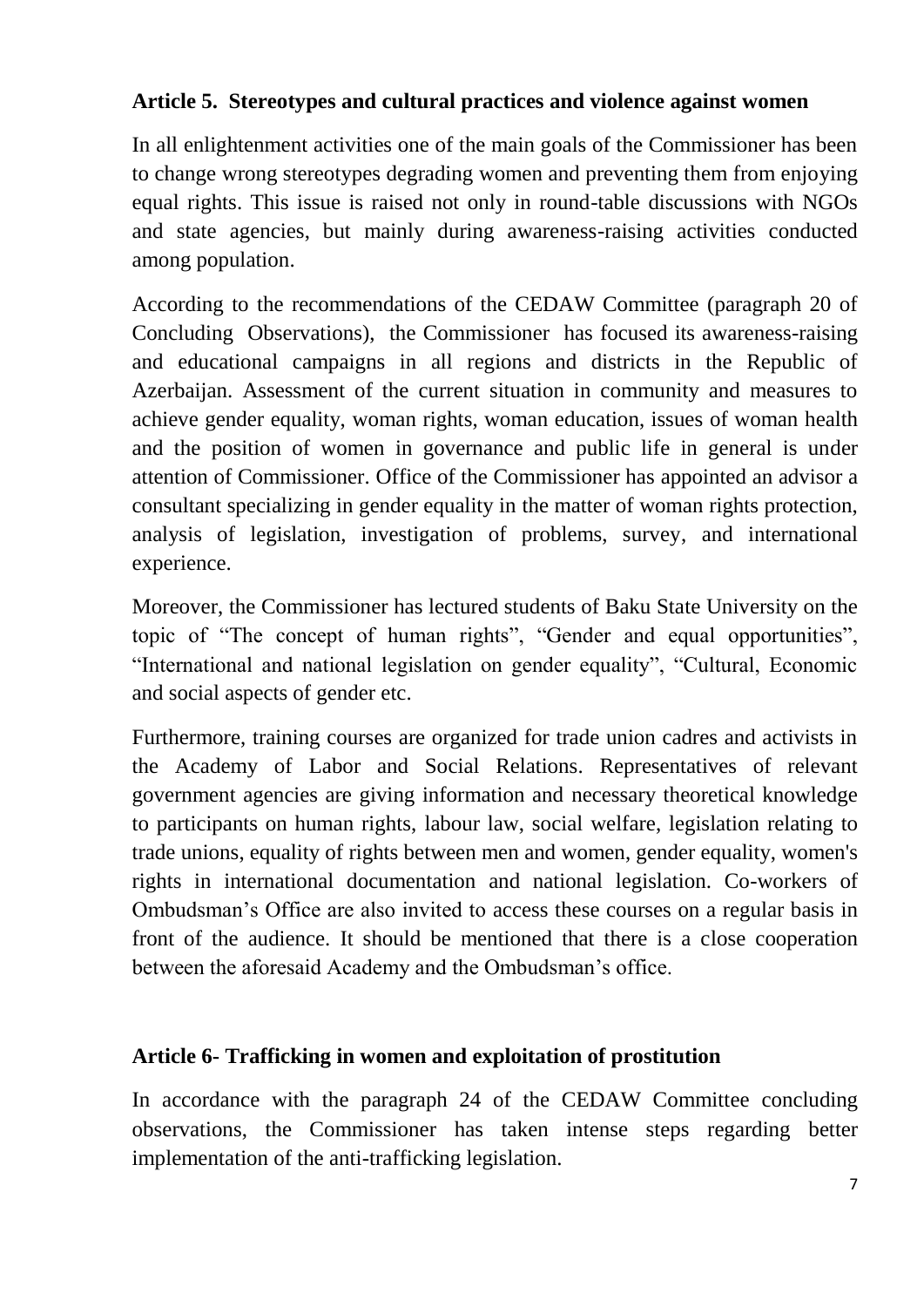The Commissioner addressed the government with the recommendations to sign the European Convention against Child Sexual Exploitation and Abuse. Moreover, the Commissioner proposed to create special Committee on family, women, children issues within the Parliament in order to protect and promote interests of these groups of the population.

Along with other issues of human rights provision, the Commissioner for Human Rights of the Republic of Azerbaijan always pays special attention to the problems of migrants and protection of their rights. The Commissioner builds her activities in the sphere of migrants' rights protection in accordance with international treaties and local legislation. Since the establishment of the Institute, the Commissioner has implemented various activities for ensuring and promoting migrants' rights.

First of all, it should be stated that the Commissioner's Office, as an Institute responsible for the protection of human rights, continuously receives numerous complaints from people whose rights are violated, including migrants. People of various ages and social groups, including stateless persons submit complaints to the Commissioner describing their problems and asking for assistance. Those complaints are covering such problems as the protection of dignity, rights to fair trial, protection of labor health, violation of the rights to education and others. In order to effectively investigate such kind of issues the Commissioner appointed specialized advisor on protection of rights of refugees, IDPs and migrants. The advisor and other staff members assist in preparation of proposals to concerning state bodies on the basis of monitoring of investigated complaints as well as conduct appropriate information for including to the Commissioner's annual reports.

Moreover, the Commissioner conducts various meetings, interactive discussions and conferences on migrants' rights. The most recent among them were the round table on the topic "Protection of Rights of Migrants in Azerbaijan: problems and perspectives" devoted to the  $10<sup>th</sup>$ anniversary of adherence to the Convention on Protection of Rights of All Migrant Workers and Members of Their Families" and December 18 – International Migrants Day as well as meetings with the representatives of PACE and UNHCR. A special emphasis should be made on the IX International Ombudsmen Conference on "Ethnic Minorities and Migrants: Legal Aspects and Implementation". Upon the Commissioner's initiative the Conference was held in Baku from 16 to 18 June 2011 and it was dedicated to 18 June – National Human Rights' Day in Azerbaijan, the 20th anniversary of the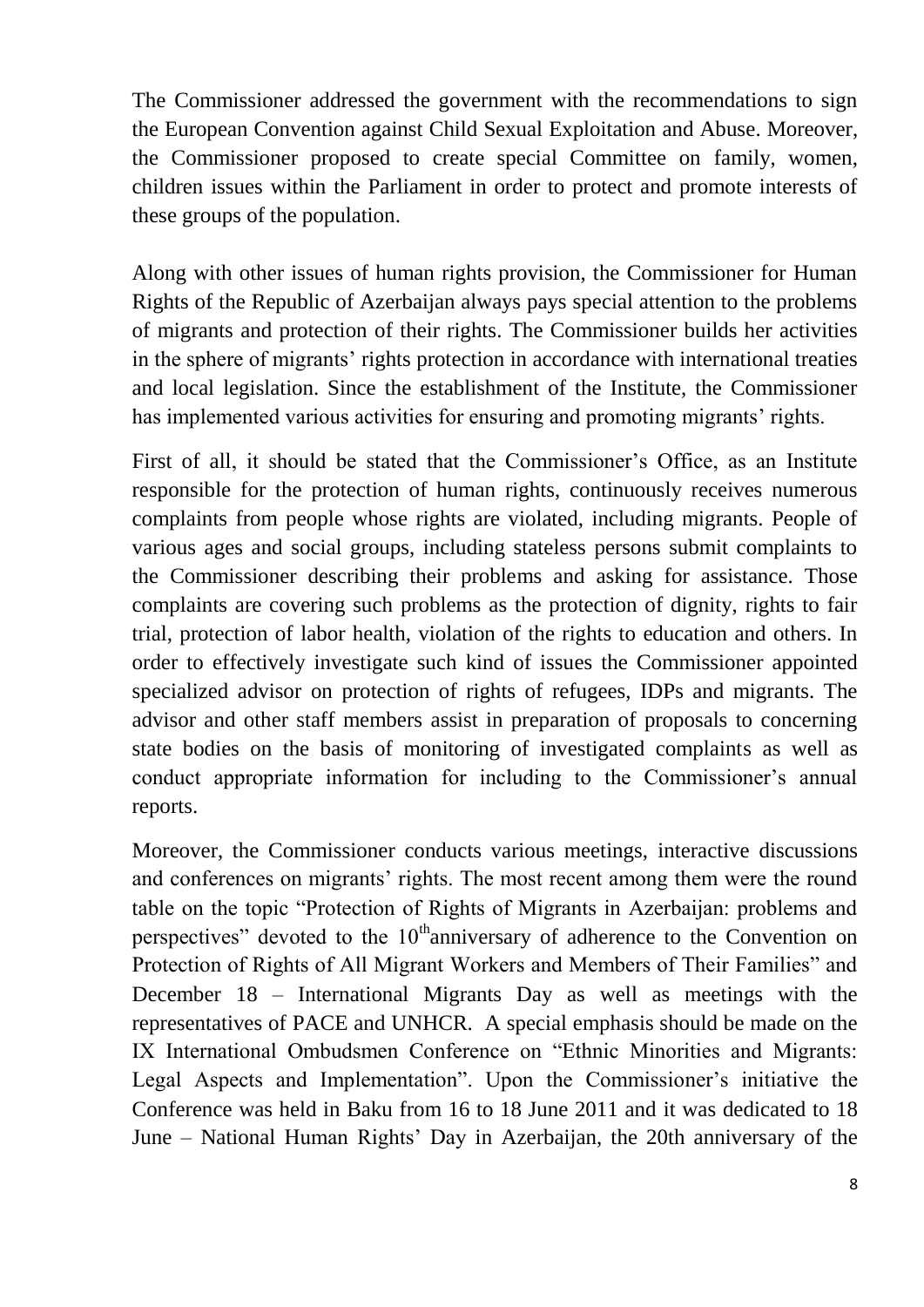state independence of the Republic of Azerbaijan, 45th anniversary of the adoption of the International Covenants on Civil and Political Rights as well as on Economic, Social and Cultural rights. The aim of the Conference was to discuss existing problems and obstacles to the full realization of human rights of migrants and national minorities, with a special focus on women, youth and children as well as vulnerable groups in Azerbaijan, including refugees, internally displaced persons (IDPs), persons with disabilities, people living with HIV/AIDS, etc.

Furthermore, the Commissioner and Institute's staff members hold monitoring in the temporary detention places of the Department against Trafficking of the Ministry of Internal Affairs, the Department against Illegal Migration within the Head Office of the Passport, Registration and Migration of the Ministry of Internal Affairs. During visits, representatives of the Ombudsman meet with inmates, get acquainted with their detention conditions and documents confirming the legal basis of their detention as well as explain them their rights. The administration of the facilities are given appropriate recommendations on improvement of the detention conditions.

The mutual cooperation was built with the Ombudspersons of different countries in connection with solution of problems of foreigners migrated to Azerbaijan, stateless persons, as well as citizens emigrated from Azerbaijan. Bilateral agreements on cooperation were signed with Ombudspersons of ten foreign countries upon the initiative of the Commissioner. As a result of these agreements violated rights of both our compatriots in foreign countries and of foreigners in our Republic and also of those migrated from Azerbaijan are being restored, as well as exchange of experience and joint discussions are carried out.

#### **Article 7-Participation in public and political life**

Women's political rights are vital to securing and retaining all other rights. Women who have a voice can transform their lives. One thing can be said of all Ombudsmen: more and more, countries look to you as builders of democracy, promotion of independent and effective justice and rule of law, and defenders of human rights. The Commissioner takes full advantage of this role, even in the most well-established of democracies, and focus on three critical priorities: i) first, to be a strong champion to end violence against girls and women; ii) second, to advocate for women's economic opportunities, and especially for equal pay for equal work,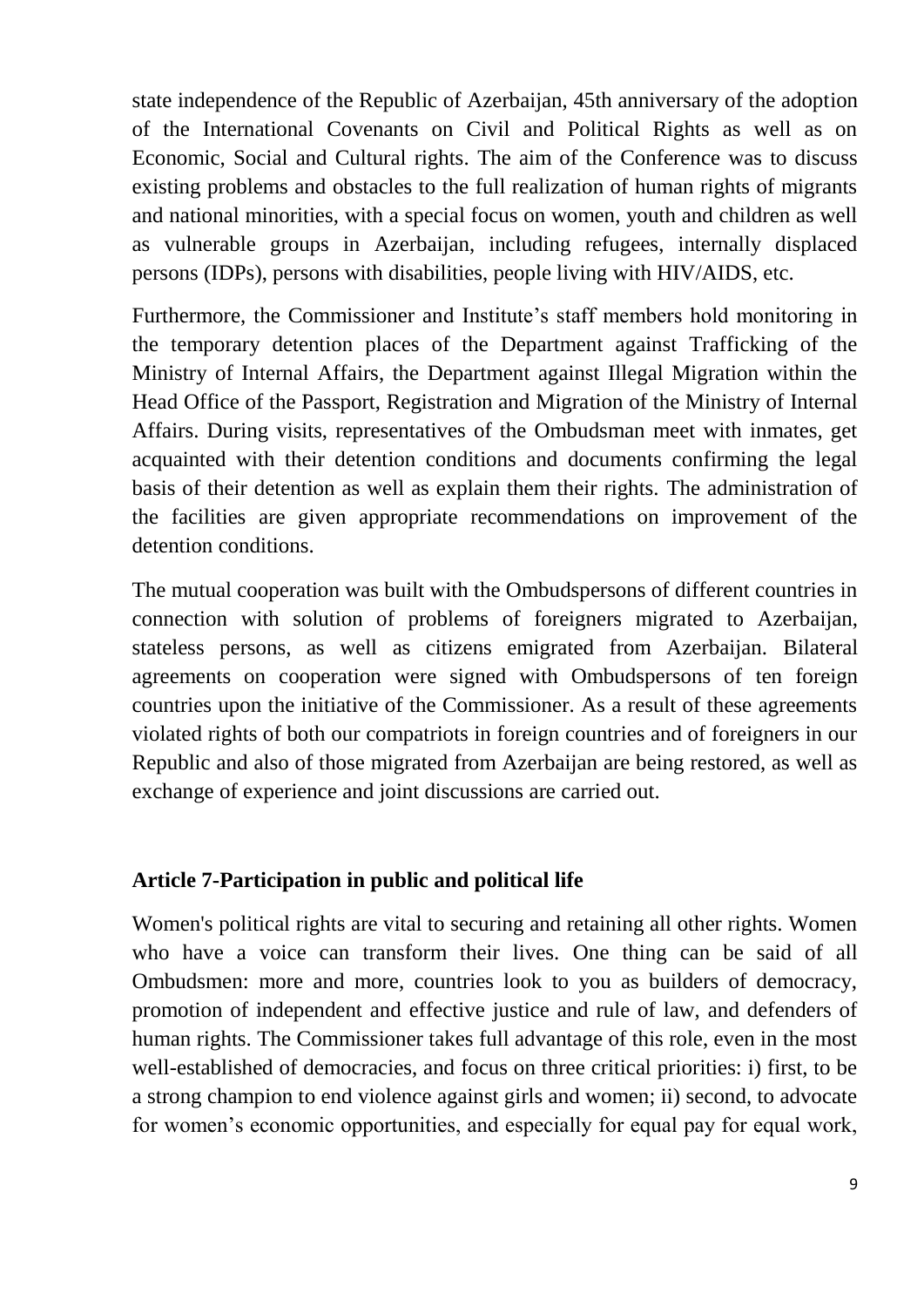and iii) finally, to promote women's political leadership through the adoption of temporary special measures.

The Commissioner work hard in the area of protecting women's human rights, including the right to education, employment, health and family planning, early marriages and violence against women, social security, participation in decisionmaking processes, etc. It is remarkable that "Azerbaijan: Vision 2020", the first national strategic plan which provides a conceptual framework for sustainable development policies over the next 6 years, has a specific reference for promotion of gender equality. This illustrates the political will to ensure that the challenges encountered by women and girls are not overlooked and the principles of respect for human dignity and equality of all are strictly adhered to.

Although there is still no legislation on gender budgeting, the Commissioner continues lobbying the project on its adoption and implementation.

The main aim of the project will be introducing gender budget and gender quotas in Azerbaijan and laying down the foundation for their further development in the country. Among the goals of the project are:

- to analyze and reveal main problems in the sphere of gender equality in Azerbaijan;
- to conduct advocacy among government structures for development and further adoption of legislation on gender budget and gender quotas as well as starting its implementation;
- to unite efforts of civil society organization on advocacy on gender budget and gender quotas;
- to enlighten the population on gender equality and increase the capacity of women as well as their political activity.

Taking into account that active representation of women in politics and decision making positions will attract more attention to women's problems and better contribute to the solution of the issue, the Commissioner organizes trainings on rights to vote and participation in elections, thus motivating women be actively involved. Such events cover all districts of the country, including the settlements of the IDPs and refugees.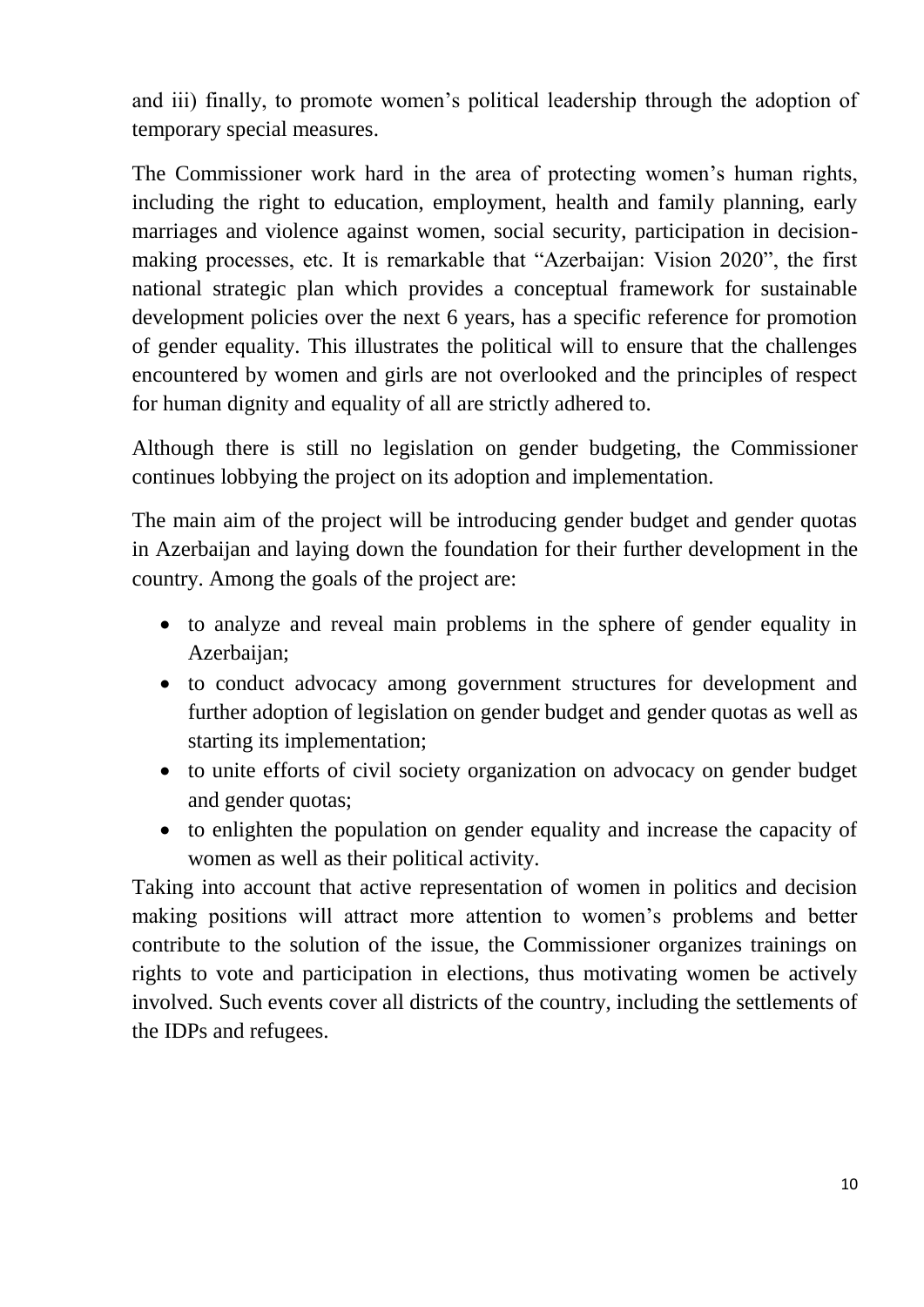#### **Article 8- Representation of women at the international level**

One of the best practices of the Commissioner is the collaboration with international organizations. The Commissioner maintains relations with the UNDP, UNFPA, UNICEF, UNAIDS and the NHRIs of other countries. By means of these organizations and institutes, the Commissioner learns the international experience on provision of reproductive rights and prevention of maternal mortality and morbidity, the legislation adopted in other countries, actions carried out and mechanisms implemented. The Commissioner periodically meets with the UNDP, UNICEF and UNFPA national offices' directors and discusses a variety of matters on human rights in order to further improving of the status of women.

#### **Article 9 – Nationality**

No changes have been observed regarding citizenship issues in the Republic of Azerbaijan since the last periodic report.

#### **Article 10- Education**

The Commissioner has always attached special importance to the implementation of the right to education.

The Commissioner is one of the key players in developing a comprehensive human rights education programme to raise awareness among women of their rights and also raise awareness among others of the rights of women. For this the institute cooperates with the media as well as the press to campaign against women's discrimination highlighting equality between men and women. The campaign can concentrate each time on one for the rights enumerated in the CEDAW. The Commissioner was involved in preparation of the State report and also submitted complementary reports to UN treaty bodies. She actively interacts with the relevant national authorities for the revision of domestic laws to comply with provisions of CEDAW. The Commissioner ensured integration and mainstreaming of women's rights in all legislation and Governments' programs. The Institute disseminates information on domestic legislation and its impact on women, and provide simplified guidelines on how to use and file cases before the justice system, as well as disseminate information on regional and international human rights mechanisms, including their activities regarding protection of women's rights.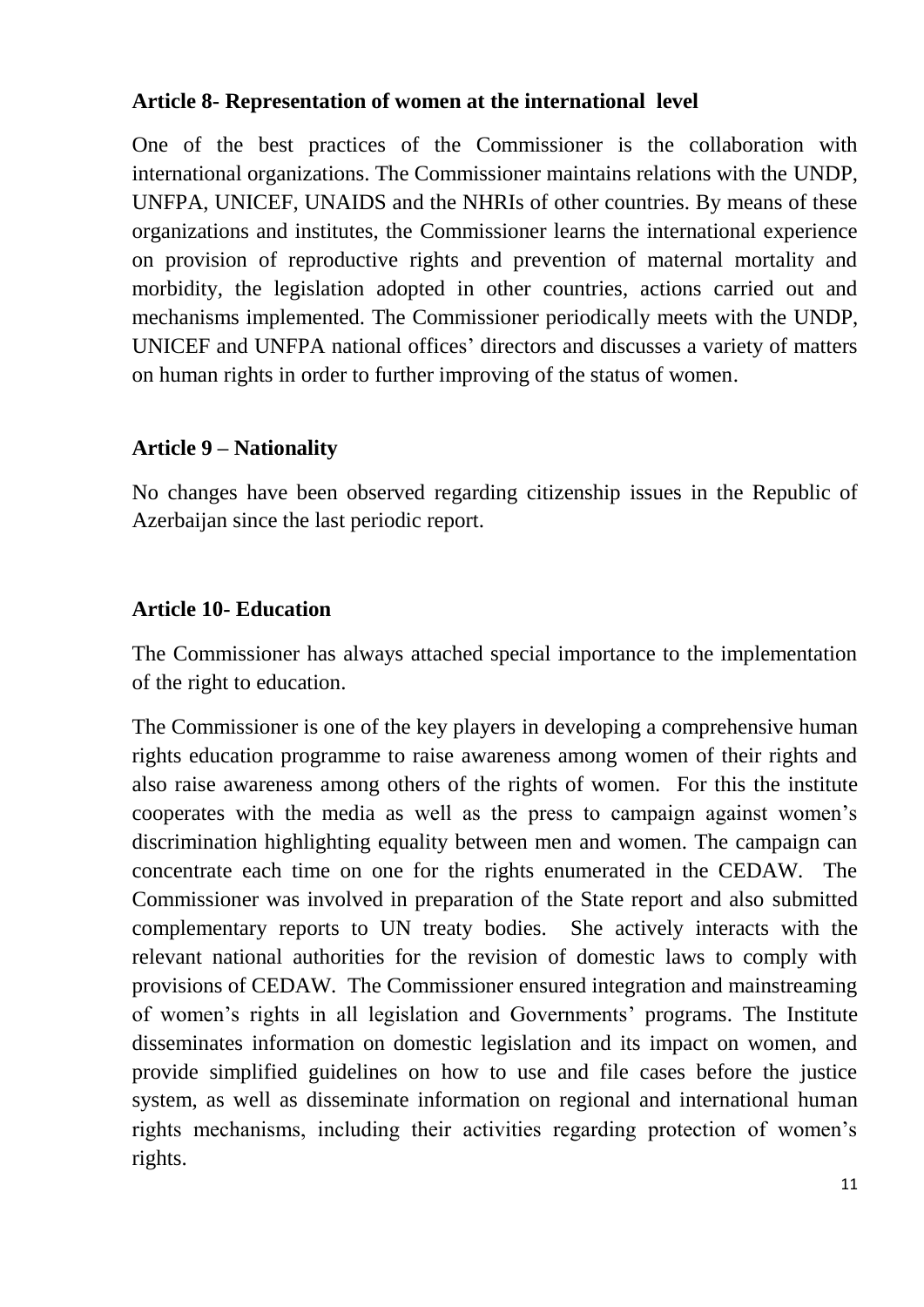Commissioner and the members of the staff along with members of civil society organize educational seminars and workshops for women living in country regions and rural area. As a result, thousands of women are getting access to information about their rights, and their participation in society is increasing.

The Commissioner and the Institute's staff also conduct awareness-raising campaigns and activities among the population, particularly women (Complying with the provision 14 of the A/HRC/RES/14/12). These include month-long and weak-long enlightenment campaigns aimed at the promotion and protection of women and girl children's rights. Within these campaigns numerous roundtable discussions, trainings, and meetings are held with the involvement of the population itself, state bodies, NGOs, local executive bodies as well as mass media. During visits to the country regions, trainings, discussions and meetings with different groups of population, including women among refugees and IDPs, woman headed families, young widows and orphans of war victims and war martyrs, women which suffered from natural and manmade disasters are conducted.

The Commissioner and the Institute's staff learn the problems of people, including the cases of violence, and explain them the rights which are provided to them by the legislation, such international conventions as CEDAW, CRC and oth.

In 2001, with the support of the Commissioner the Resource Center for Old Women was established within the Azerbaijan Women and Development Center. The main purpose of this center is to provide moral support to old people, solving their physical, psychological and health problems as well as organize their leisure time. Mainly, lonely women from IDPs and refugees setllements and families of victims of war are attracted to these center. In this resource center, special experts voluntarily provide psychological trainings and medical consultations to the elderly. Moreover, upon the initiative of the Commissioner celebration, holidays and other cultural events are conducted within the center with invlovement of state officials and different NGOs. The center helps aged women to feel that they are not lonely, but surrounded by the support, care and attention.

The Draft State Program on ageing was worked out, attracting other governmental bodies and presented to the government for approving.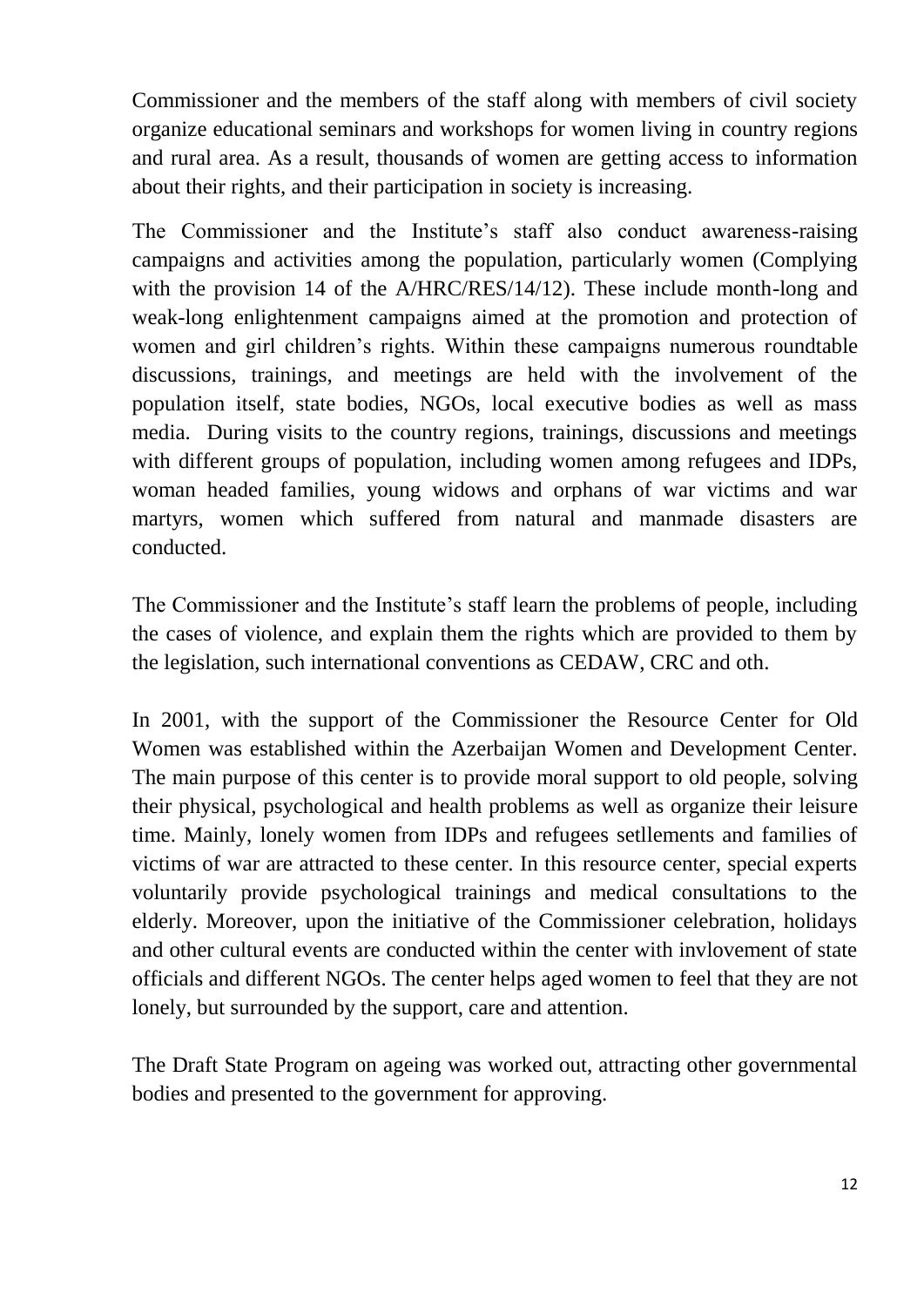## **Article 11- Employment**

Key principles guaranteeing equal rights for men and women in employment and labor such as the right to work, the choice of profession, the wages and safe working conditions, approved by legislative system of the country: Constitution, Labor Code and Law on Equal rights and Opportunities. The Azerbaijan Constitution, Article 154/16 says that all employees regardless sex, age and other have the right to equal benefits for their work and this benefit should not be less than minimum wage established by the government. Azerbaijan also joined and ratified several Conventions prohibiting discrimination based on gender and one of them is ratified in 2004 ILO Convention on Equal Remuneration and also on Employment and Occupation. Article 9 of Labor Code confirms right of

employees to improve their professional skills and get new knowledge.

Among the main areas of concerns of the Commissioner there are:

• Women's representation, status of their rights in labor market as well as issue of equal benefit:

• Growing number of self-employed women and lack of information about their number, status, work conditions, safety and benefits;

• Spreading of sexual harassment and gender discrimination issues in hiring and promotion processes in private and state enterprises including education sphere;

• Lack of gender based policies and mechanisms to prevent gender based discrimination and promote women in state and private enterprises

• The law on equal rights for women and men does not provide any penal provisions nor does not refer to already existing normative legal documents in case of sexual harassment

• Lack of sufficient attention of NGOs, state and media to issues relevant to status of women in labor market

• Growing patriarchal tendencies and problems connected to economic crisis directly influence on number and status of women in labor market

It is very important to stress the activity on this sphere of the Working group on Business and Human Rights consisting of the corresponding state bodies and NGOs and created at the Commissioner's initiative in 2013 successfully continues. The meeting of the group on Business and Women's rights was launched in the Ombudsman Office. The parliamentarians, relevant state authorities, entrepreneurs and NGOs participated in the event.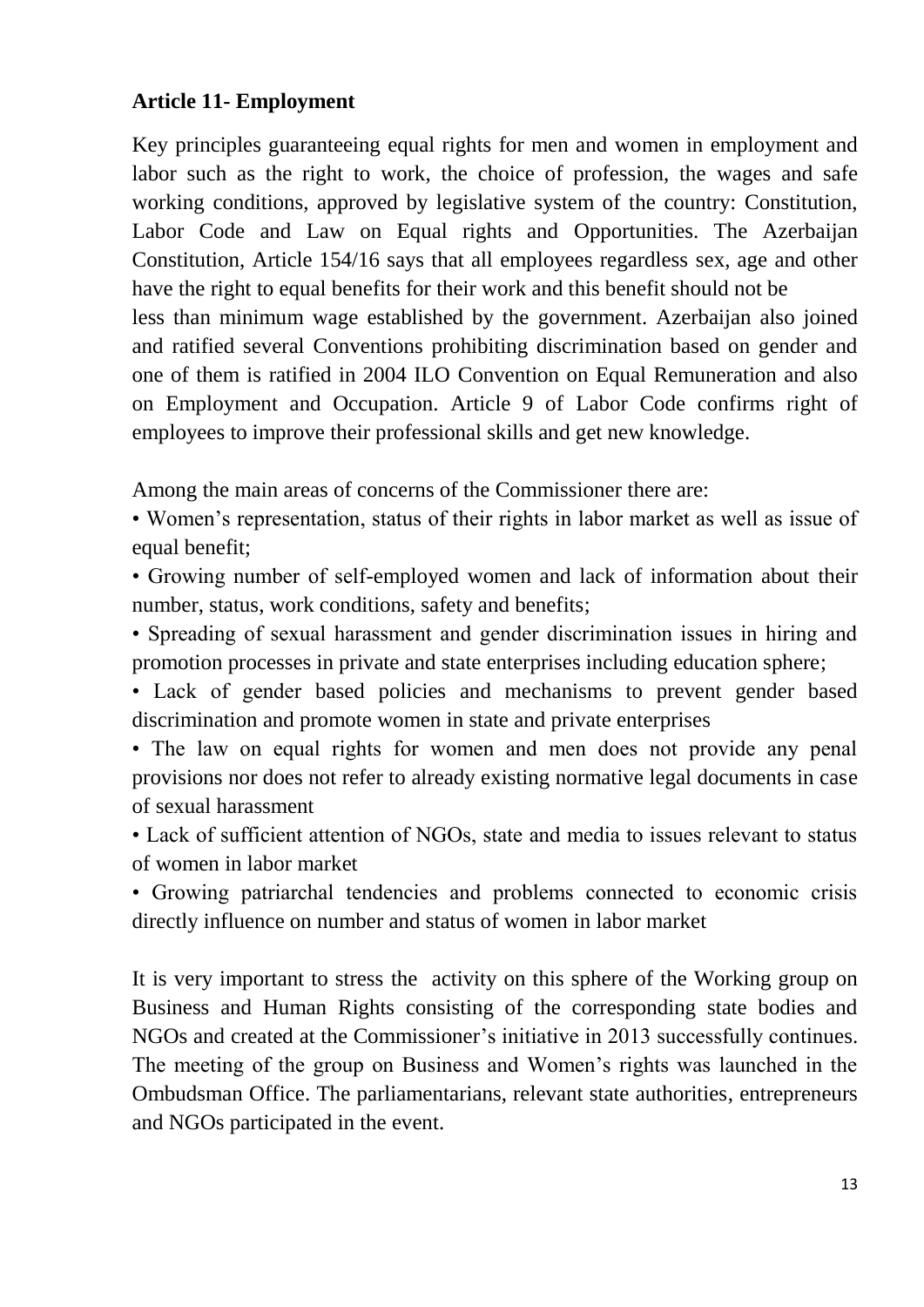In the opening ceremony the Commissioner underlined the significance of increasing competitiveness of women at labor market, developing woman entrepreneurship, involving them to vocational trainings, creating equal opportunities, provision of women entrepreneurs with specific privileges, promotion of women at work and nomination to the administrative positions, holding targeted awareness events with the population, business bodies and corresponding state bodies, preparing and dispensing the relevant publications.

Alike, in Commissioner's view, it is necessary to advance legislation related to women in the business environment taking into consideration international experience, guiding principles and rules on business and human rights.

Overall, the group is going to prioritize the issues of deep studying of international legal documents, building effective bilateral cooperation with relevant state bodies and drawing attention of those state authorities to the existed challenges.

#### **Article 12 -Women and access to health care services**

Since the adoption of the Millennium Development Goals (MDGs) in the UN Summit of 2000, numerous activities were implemented and positive achievements were gained for reaching the MDGs in Azerbaijan. In order to achieve MDG 5 (improvement of maternal health), various measures were taken by the Institute of the Commissioner for Human Rights of the Republic of Azerbaijan. The work carried out exemplifies effective practice for decreasing the rate of maternal mortality and morbidity in the country.

First, upon the initiative of the Commissioner, the work on the law on "Protection of Reproductive Rights and Family Planning" was launched. With the view of promoting the adoption of this law the Commissioner organized round table discussions dedicated to the given legislation as well as meetings for lobbying purpose with participation of parliamentarians, representatives of appropriate state agencies, UNICEF Baku Office, healthcare services, NGOs and mass media. Although the law has not been adopted yet, the Commissioner continuously emphasizes the importance of establishing legal basis for protection of reproductive health, provision of services on family planning organizing community based services and implementation of the reproductive rights. Stressing the importance of breastfeeding as the best way in bringing up healthy children, the Commissioner has made sufficient proposals on the adoption as well as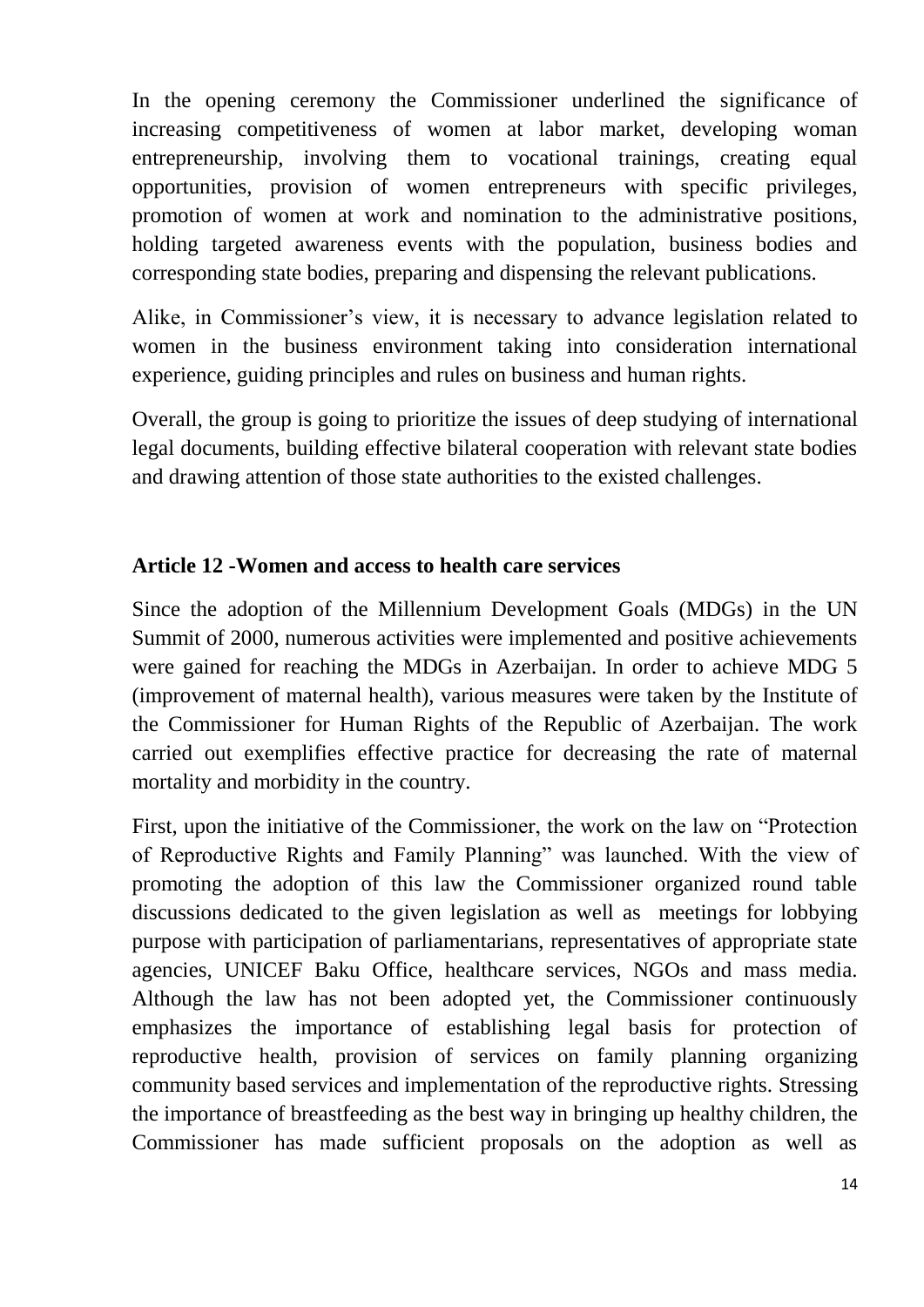implementation of the law on "Nutrition of Infants and Young Children". In addition, in order to improve the situation of reproductive rights in the country, the Commissioner regularly submits recommendations to the Parliament, Cabinet of Ministers and other state agencies. The recommendations cover such issues as adoption and improvement of the legislation regarding reproductive rights; collection of appropriate statistic on maternal mortality and morbidity; expansion of educational work on reproductive health and family planning (especially among refugees, IDPs, and habitants of rural areas of the country); development of healthcare services for mothers and infants; strengthening the cooperation between relevant state agencies as well as NGOs, cooperation with appropriate UN treaty bodies.

The Ombudsman Institute as NHRI cooperates with the Ministry of Health, especially in connection with reproductive health of adolescents. The Commissioner together with the Ministry's Department on Combating HIV/AIDS has conducted trainings in Baku and regions, informed the population about AIDS and other sexually transmitted diseases, organized special trainings for teenagers and youth at secondary and boarding schools as well as at the orphanages, disseminated prepared placards, posters, brochures, and spread the information in collaboration with authorities, NGOs, TV and mass media.

With the aim to support the campaign of the Council of Europe on combating violence against children started at the end of the previous year upon the initiative of the Commissioner the discussions on violence against children, early marriage etc.

The Commissioner regularly organizes conferences, round-table discussions and other events on reproductive rights, reproductive health, importance of family planning as well as prevention of HIV/AIDS, STDs and drug abuse. Parliamentarians, representatives of state agencies, NGOs, international organizations, and mass media take part in these events. Such meetings raise attention to the above-mentioned issues, produce useful recommendations, further improve implementation mechanisms of the appropriate legislations as well as national strategies, and unify efforts of relevant structures on the provision of reproductive rights.

Special importance should be attached to the conduction of the  $VII<sup>th</sup>$  Baku International Conference of Ombudsmen titled "Bioethics, human rights and new technologies: legal and ethic aspects of reproductive health and family planning"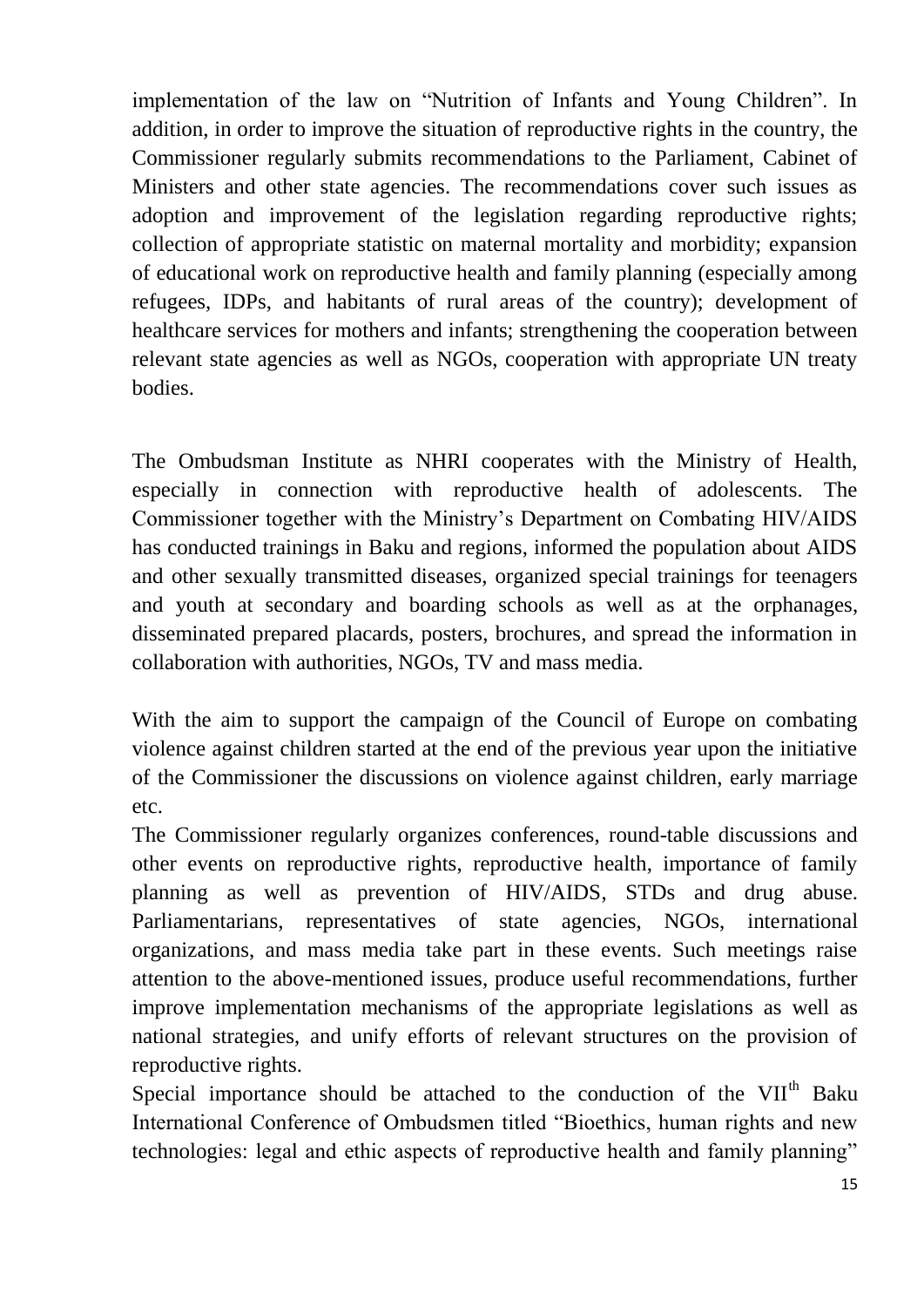and devoted to June  $18$  – Human Rights Day in Azerbaijan and  $200<sup>th</sup>$  anniversary of the Ombudsman Institution was held in Baku jointly with support of UNESCO from June 17 – 19, 2009. The conference has gathered the Ombudsmen from all over the world and contributed to the strengthening of their cooperation. The Conference covered such subject as bioethics and the protection of human rights and dignity in the field of biomedicine, realization of principles of the UNESCO Universal Declaration on Bioethics and Human Rights in CIS countries, national legislations of the CIS Member-States in the field of bioethics, bioethical problems of reproductive health, ethical aspects of transplantation of human organs, etc. Moreover, two seminars were organized within the event. First seminar gave the participants, specialists in the field of medicine and bioethics, the opportunity to get acquainted with the experience of the most active national bioethics committees, to share knowledge about new technologies, to discuss the issues regarding the protection of human rights and dignity in the context of the modern bioethics as well as practical steps for establishing local ethics committees in the Republic of Azerbaijan. The Second seminar gathered the NHRIs, ombudspersons and experts in the field of human rights and raised for the discussion the new institutions and mechanisms of the protection of human rights. At the end of the conference, Baku declaration was adopted by the participants. Improvement of the collaboration with the country Parliament, and relevant bodies, as well with NGOs for more efficient protection of human rights in relation to bioethics, realization of joint projects with universal and regional international organizations including National Human Rights Institutions were reflected in the Declaration. The document stressed the necessity of improvement of science, modern technologies and biomedicine, provision of respect to human rights in the context of biomedical researches, promotion of ethic norms and standard envisaged in international legal acts on human rights. International experts and Ombudsmen appreciated positively innovative activity and initiatives of the Azerbaijani Ombudsman in human rights sphere.

During trips to regions, the Commissioner as well as members of the Institute staff held meetings and trainings with the population, including women of reproductive age, for informing them on reproductive health, contraception, family planning, significance of breastfeeding, as well as on HIV/AIDS and ways of its prevention. A special emphasize was made on the informing of attendants about the negative consequences of early marriage for the health of future mother and called population to eliminate such cases. At these meetings, the Commissioner had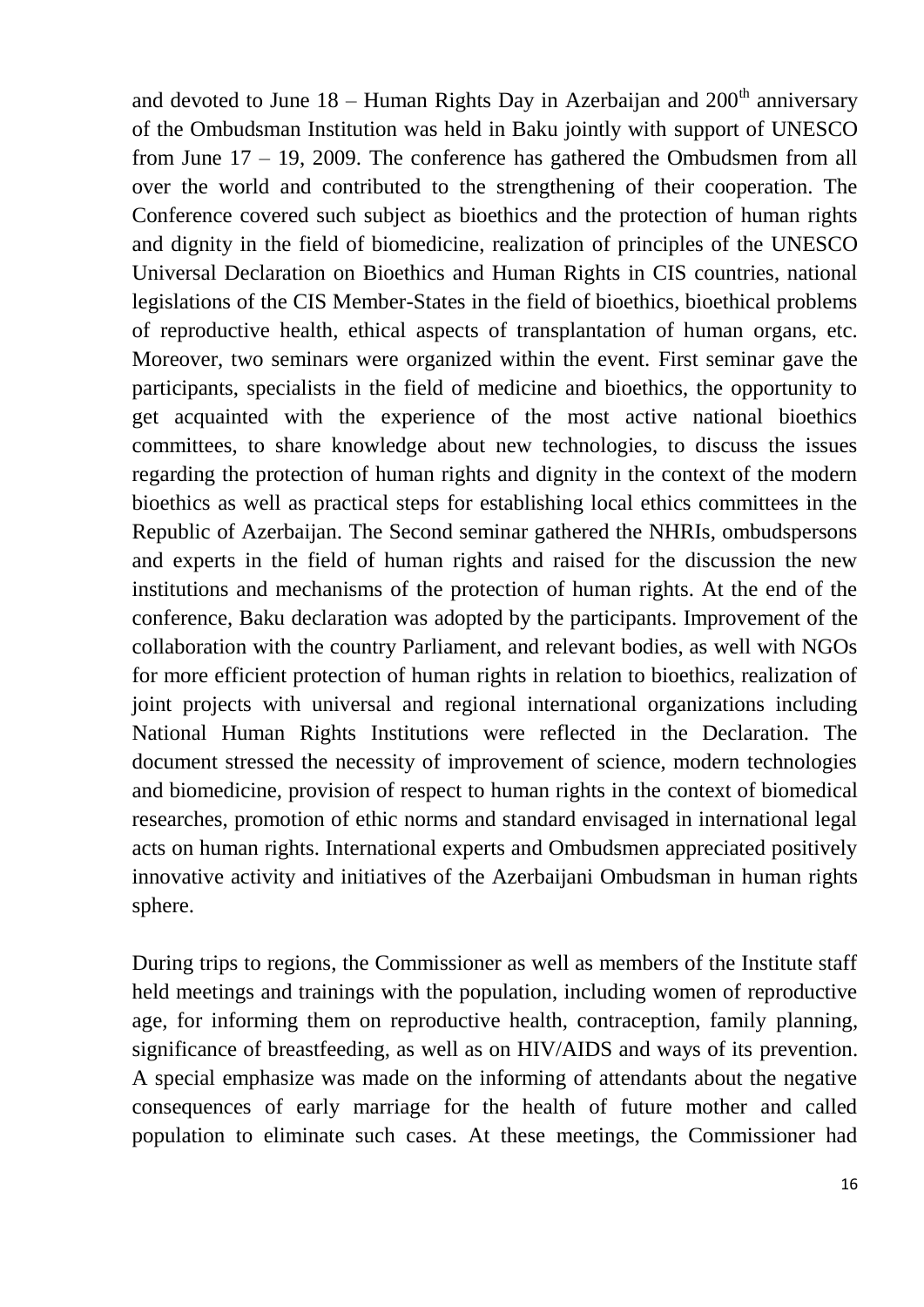numerous conversations with women which let her learn their problems regarding reproductive health, family planning and infants feeding. These trainings and meetings covered various strata of the population, especially IDPs, refugees, young families, representatives of ethnic minorities and people living in rural and boarding areas, as well as different educational facilities. The regional centers of the Commissioner are also successful in organization of trainings for local women, provision them with free consultations and sending complaints to the Head Office. Besides, the Commissioner regularly invites the UN experts to regional offices for conduction of events on human rights, including reproductive rights.

#### **Article 13- Equality in economic life**

Among the recommendations submitted by the Commissioner to the state, the proposals on expanding budget allocations for needs of women and their development were included. Such allocations are necessary for conducting Programmes to prevent violence against women, raising their potential, providing them with relevant services, expanding their education as well as skills.

The Commissioner conducts awareness –raising campaigns in the regions for the development of knowledge and skills of women entrepreneurs

On 12 February 2014, there was launched a meeting of the Working Group (WG) on Business and Human Rights created at the Ombudsman Office devoted to "Child Rights and Business Principles". Head of the UNICEF country office, corresponding state authorities and NGOs participated at the event.

In the opening ceremony, there was given broad information about the aim and duties of the WG, activities done in last year, priority issues, UN documents on business and human rights, including UN Global Compact, UN Guiding Principles on Business and Human Rights approved by the Human Rights Council, Edinburg Declaration determining activities of the NHRIs in this field, related child rights provisions enshrined in the Constitution of the country, National Action Program dated 27 December 2011, "Azerbaijan 2020: Outlook into future" Development Concept, bilateral cooperation of the Ombudsman Office with the UNICEF and joint projects carried out.

At the meeting, there were made presentations on "State Policy in Protection of Child Rights" and "Peculiarities of Involvement of Juveniles to Labor" by several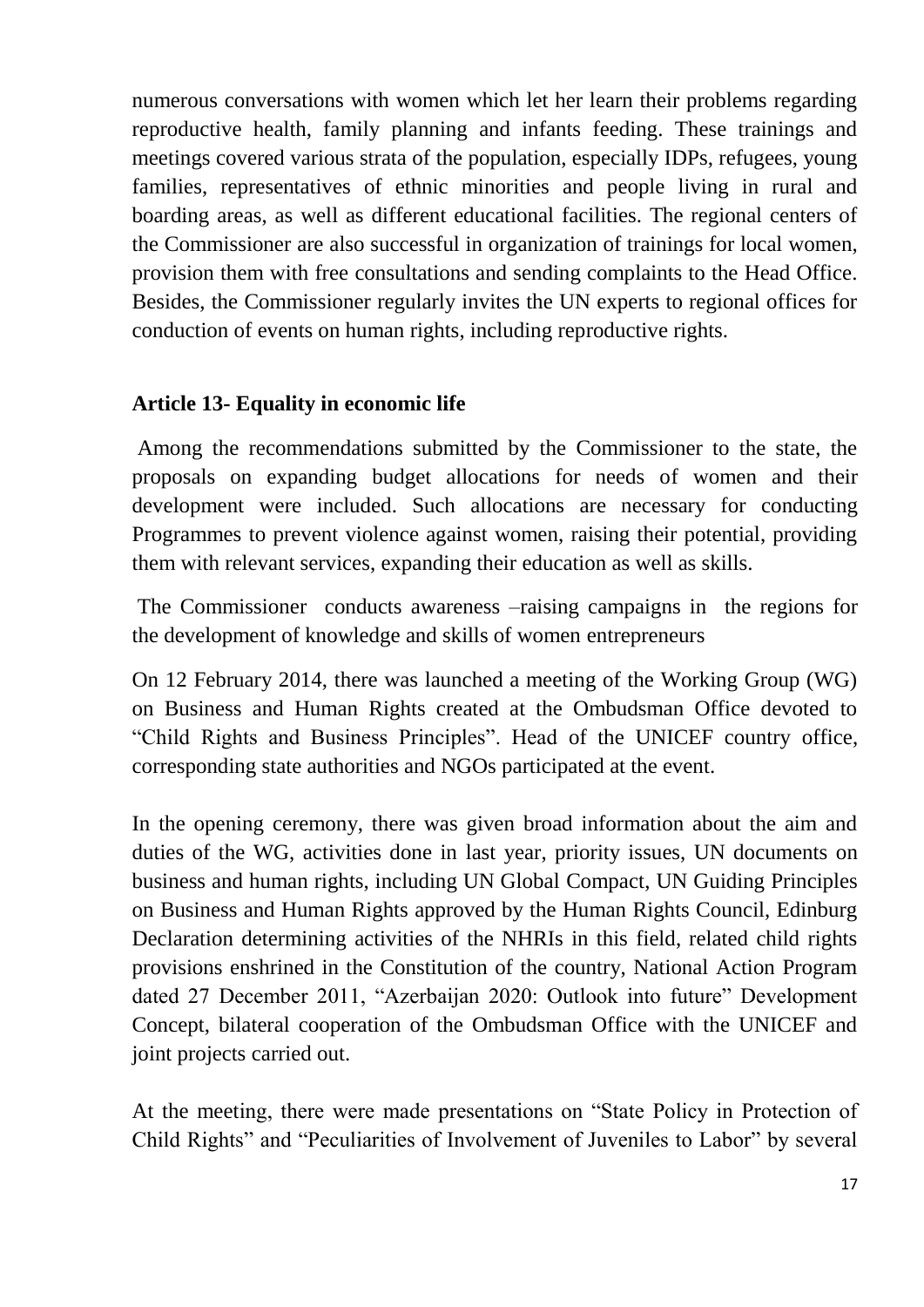state authorities. The meeting was continued in interactive discussions of different NGOs as well. The future activity priorities such as studying related international documents, building bilateral cooperation with relevant international organizations and exchanging best practices, raising and organization of awareness work of the entrepreneurs on existed national legal acts on protection of child rights and dispensing the necessary legal publications among them were identified.

#### **Article 14- Rural women**

As it is seen from the report the Commissioner has always paid special attention to ensuring rights of rural women.

First, Commissioner's regional centers should be mentioned. Besides the chief Office, regional centers of the Commissioner for Human Rights were established in four regions of the Republic of Azerbaijan: in Guba (covering 6 districts), Shaki (covering 7 districts) Jalilabad (covering 8 districts), and in Ganja (covering 12 districts) since July, 2007 with the financial support of the UNDP. These centers simplified the process of appeal to the Commissioner, saved the citizens from overcoming long distances, and paying for the post and travel expenses. On the other hand, establishment of the centers created an opportunity to reduce the period of investigation of the complaints, to get the necessary documents and the responses to the Commissioner's inquires from the relevant bodies in the shortest time, to hold prompt investigation in regions and to raise the efficiency of legal enlightenment of people.

Also, complying with the resolution A/HRC/RES/14/12 (provisions 12 and 19), for implementation of the National Action Plan on Human Rights the Commissioner's Institute functions at the position of an independent monitoring mechanism. As the best practice incorporated to promotion and monitoring of the NAP was public hearings carried out in 58 districts of the country. The conduction of these hearings encouraged people, including women, to express their opinions and proposals freely, serve for strengthening the belief that all people have equal rights, providing freedom of speech, expression and assembly, as well as improving the democratic governance. The hearings ensured the cooperation with all groups of population based on national priorities and their participation in development processes. At the same time, during the public hearings the complaints were investigated, the problems were brought to the attention of concerning state agencies, and in a lot of cases the problems were immediately solved on the spot.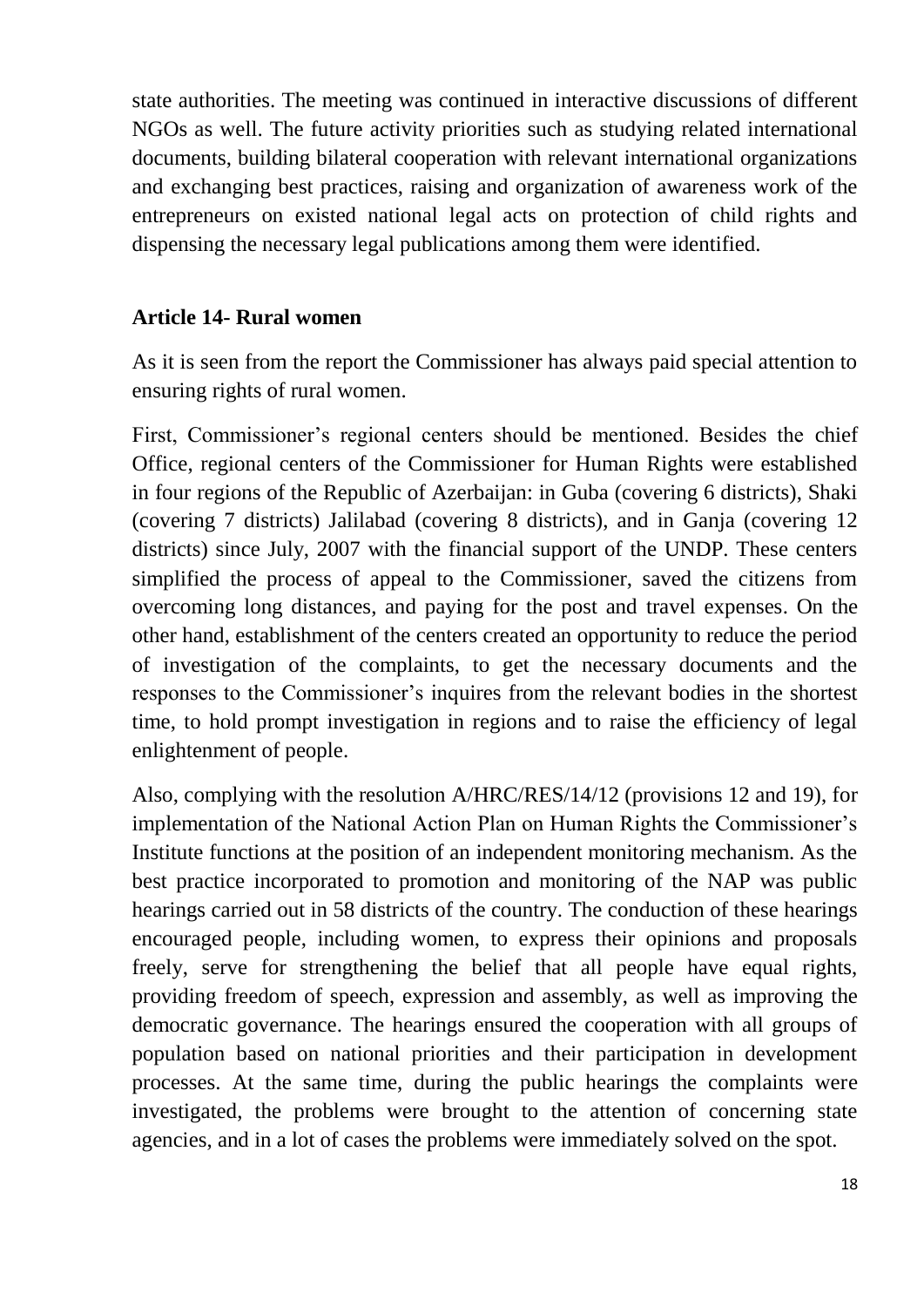Moreover, during the public hearings with participation of local authorities, police departments, representatives of the competent judicial authorities and local communities, regional assets, regional offices and non-governmental organizations invited by the initiative of Commissioner - women's issues are heard and solved often at the same time. All these are recognized as a positive experience and best practice in activity of Ombudsman by the international organizations.

Upon the initiative of the Commissioner a series of trainings on women's rights and constraints were organized with the participation of representatives of regional centers, rural women, women from IDP and refugee settlements, NGOs and local communities. The women exposed to violation of their rights, especially violence, were provided with legal consultations during these events. Furthermore, complying with the resolution, the Institute and its regional centers encourage women to be active in political life of the country.

#### **Article 15- Equality before the law**

As a NPM (in accordance with the provisions 1, 7, 8 of the resolution A/HRC/RES/14/12), the Commissioner carried out various activities among enforcement agencies, judicial, detention places, correctional, prison, and security officials and others*.* The Commissioner and the Institute's staff numerous times visited detention places of women, got acquainted with the detainment conditions, held personal conversations, interested in issues of violence against prisoners and conducted several enlightenment activities on women's rights. The special attention was paid to the position of detained disabled and elderly women. Afterwards, the Institute addressed the administrations of the detention facilities with appropriate recommendations on improvement the situation of the detained women. In order to ensure effective protection of prisoners' rights, the Commissioner and the Institute representatives deliver lectures to staff members of the prisons and the police on the interpretation of the national, regional and international documents on human rights, European minimal standards on human rights as well as on the treatment of prisoners and people suffered from the mental and psychiatric deceases. The Commissioner advertises the Law on Gender Equality as well as Law on the Domestic violence at these meetings, explain the targeted people their Human Rights.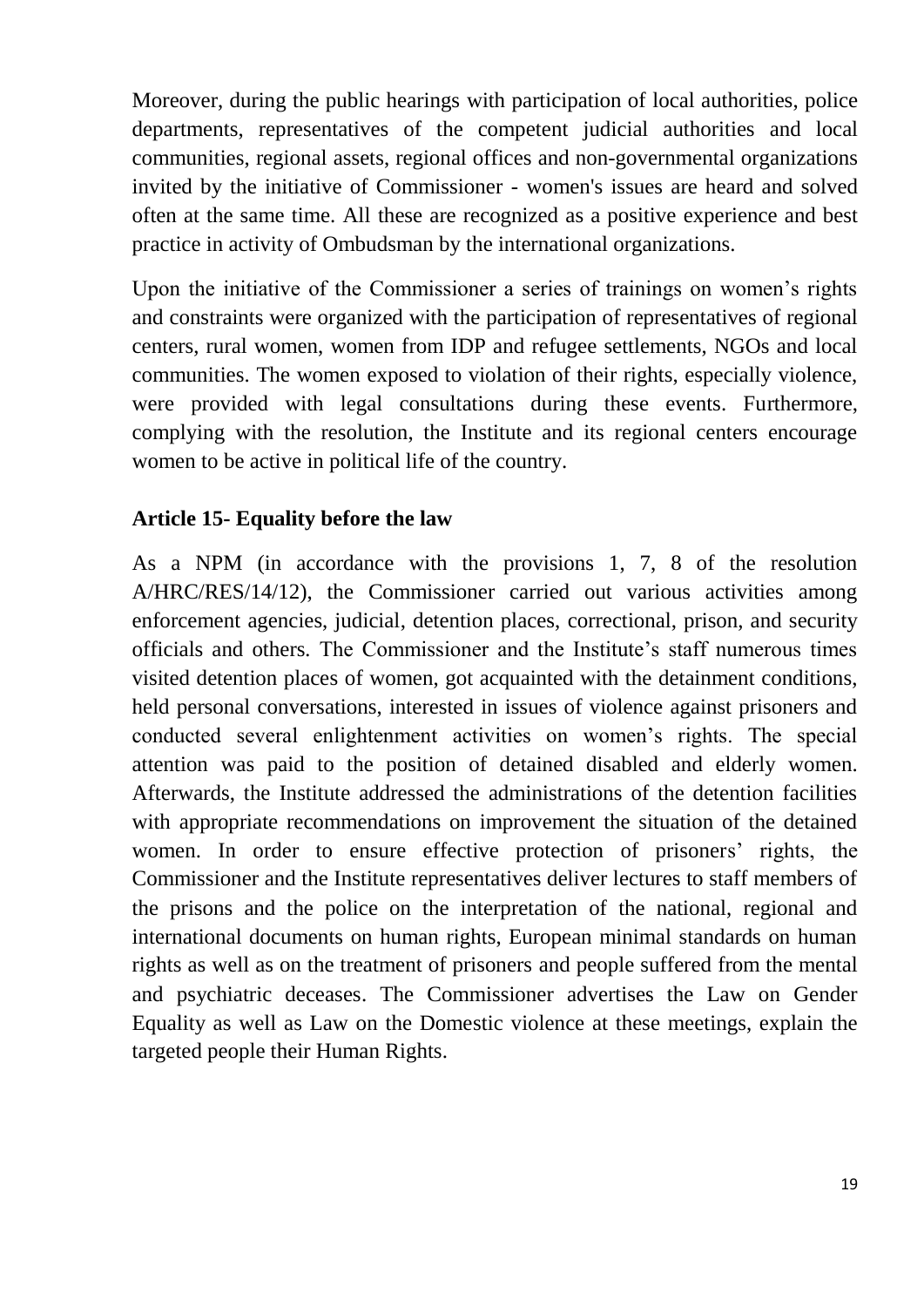According to the Article 33.2 of the UN Convention on the Rights of Persons with Disabilities, the States Parties shall maintain, one or more independent mechanisms, as appropriate, to promote, protect and monitor implementation of the Convention. For fulfillment of these obligations, the recommendations of NGOs covering disabled people and representatives of state bodies were taken into account and the Commissioner was designated as an independent monitoring mechanism on protection of the rights of persons with disabilities, assisting regularly women with special needs in resolving of their problems with accommodation, education, health, employment, wages as well as family issues.

The part of the recommendations put forward with regard of the second report of the Government of Azerbaijan on the UPR at the UN HRC session on April 30, 2013, was about ensuring of women's rights and gender equality.

Regular consultations and interactive discussions are carried out with participation of representatives of the UN OHCHR, as well as state agencies, civil society in order to evaluate the measures undertaken in implementation of the recommendations and for discussion of the tasks regarding different clusters. One of such events carried out by the Commissioner was devoted to women's rights.

## **Article 16- Discrimination in marriage and family relations**

Upon examining the Fourth periodic report of the Republic of Azerbaijan to the CEDAW Committee, the Commissioner recommended to the Government enact the amendment to the Family Code in order to equalize the minimum age of marriage for women and men to 18. Recommendations of the CEDAW Committee and the Law of the Republic of Azerbaijan "On Amendments to the Family Code" was adopted in November. In accordance with the Article 10, the minimum age of marriage is set 18 for both women and men.

Special attention should be paid to the problems of early marriages, unofficial marriages without state registration, growing number of divorces, as well as registration of childbirth, especially in the rural districts.

Ombudsman proposed to establish the State Alimony Fund for support of women and children in the incomplete families.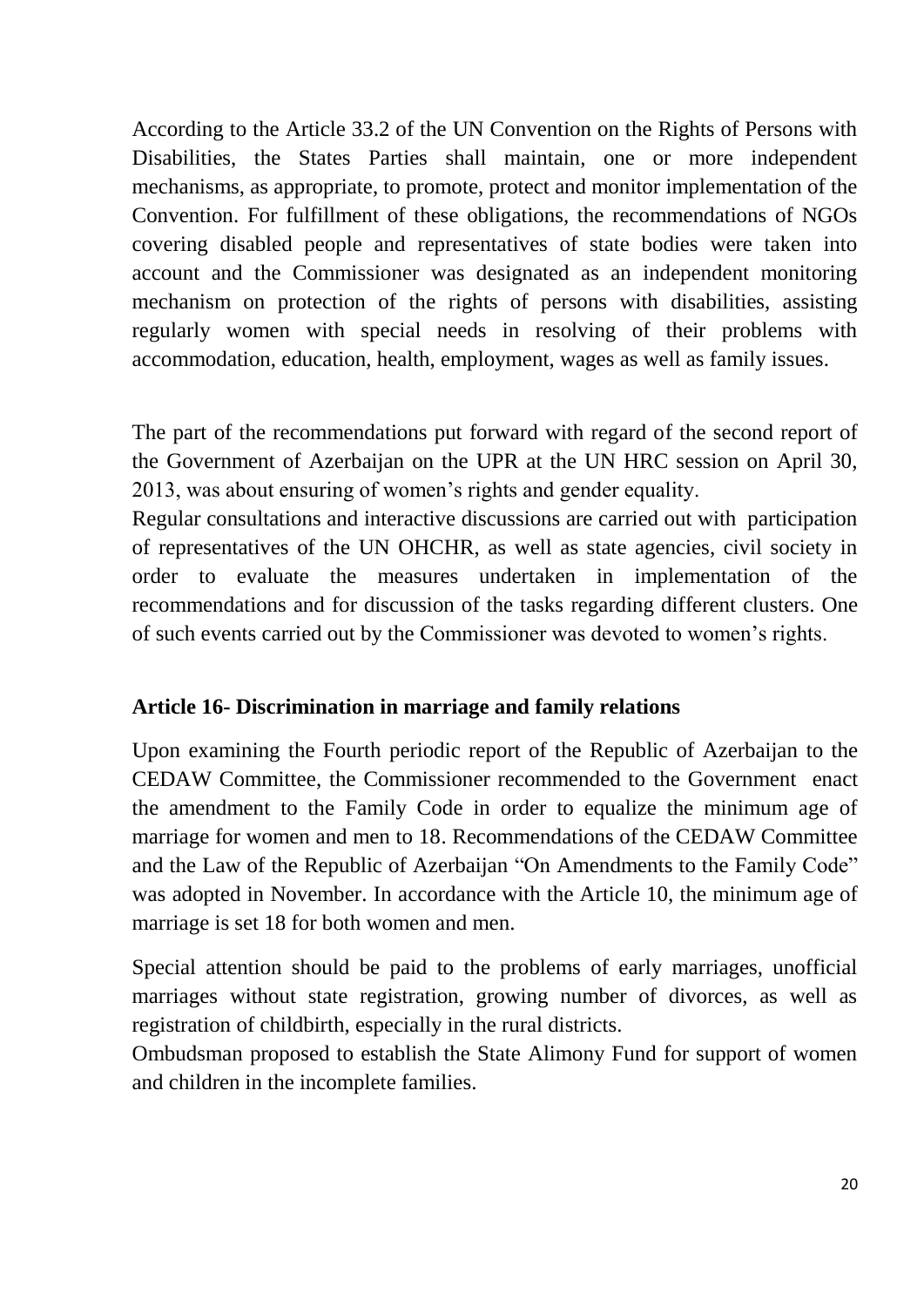Also, while drafting the Laws on Guarantees of Gender Equality (2006) as well as on Prevention of domestic Violence (2010), the Commissioner submitted appropriate comments and recommendations to the parliament and participated at debates of these draft laws.

Moreover, stressing the importance of breastfeeding as the best way in bringing up healthy children, the Commissioner has made sufficient proposals on the adoption as well as implementation of the law on "Nutrition of Infants and Young Children". She also participated in drafting of the Law on the Reproductive Health, also organized special events for its discussing with participation of the parliamentarians as well as of the numerous NGOs and woman leaders for public awareness.

Her recommendation was also to strengthen the capacities of habitants of the country cities and rural districts for legal education and community based services on the spot.